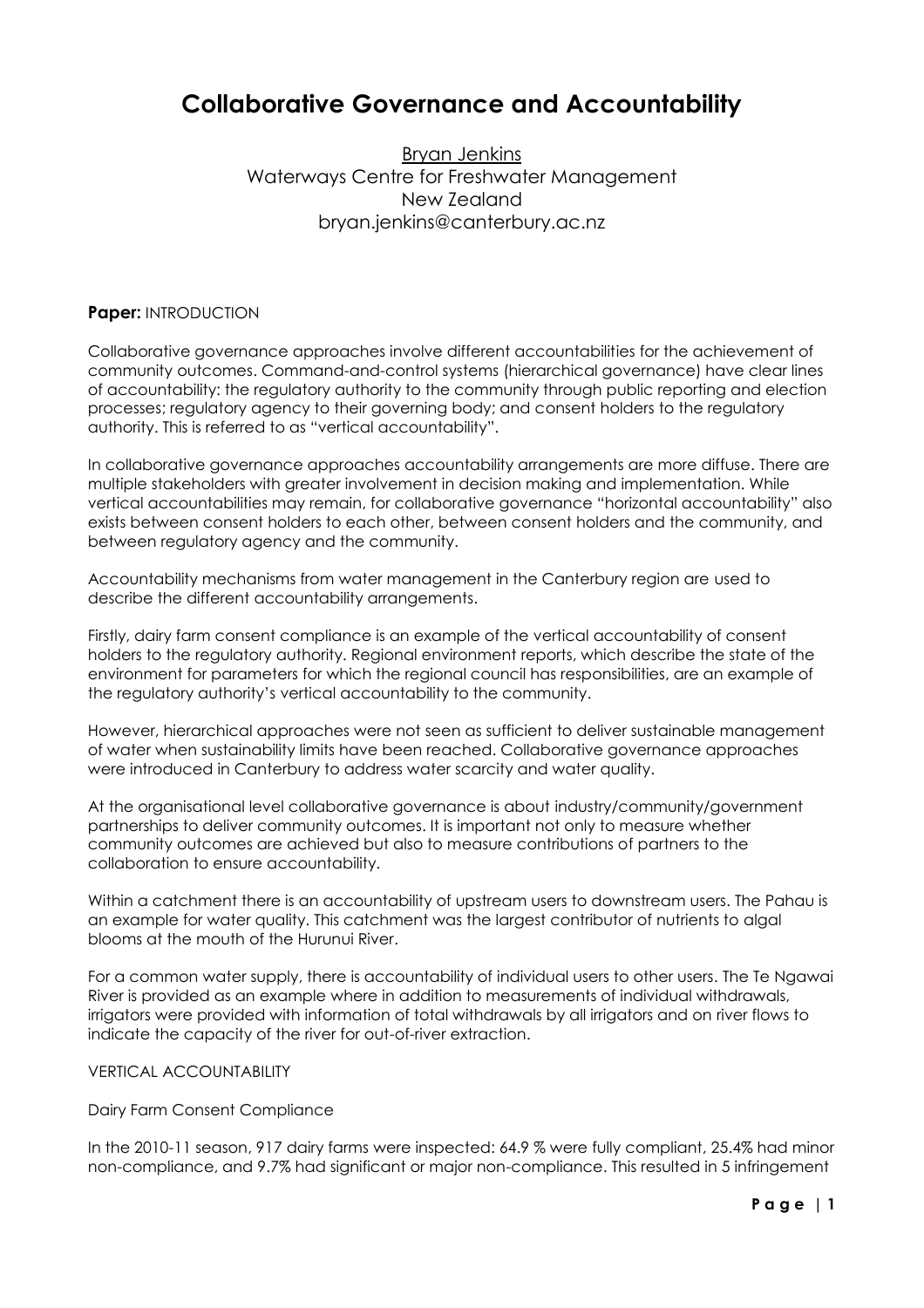notices, 15 abatement notices and 3 prosecutions. This is classic command and control accountability.

## Regional Environment Report

The purpose of Regional Environment Reports is to provide a summary of the state of the Canterbury environment relevant to the statutory responsibilities of Canterbury Regional Council. For water management the report provides results for water quantity and quality for surface and groundwater. The most recent report [\(Environment Canterbury 2008\)](#page-4-0), was in a Resources-Processes-Outcomes-Response framework: it provided the status of a resource (e.g. enrichment status of rivers), the processes leading to that status, the expected outcomes of those processes and the responses being taken to address those outcomes.

## HORIZONTAL ACCOUNTABILITY

## Regional Council Contribution to Community Outcomes

The Local Government Act amendments (2002) introduced a framework for councils to work collaboratively with other public bodies and private concerns with common interests in advancing community goals [\(Minister for Local Government 2002\)](#page-4-1). It included a new form of accountability for councils in New Zealand. In addition to traditional requirements for financial accountability, requirements for performance accountability were introduced. This required the council to:

- Define regional community outcomes through a community consultation process
- Indicate how council activities will contribute to achievement of community outcomes in a ten-year Long Term Plan
- Indicate how council proposes to work with others to further community outcomes
- Specify measures to assess progress towards outcomes
- Define measures for levels-of-service for council's activities and specify intended levels-ofservice
- Report on progress on achieving outcomes every three years in a Community Outcome Report
- Compare actual levels-of-service with intended levels-of-service in an Annual Report and the reasons for any variance.

Figure 1 shows the linkage of levels of service for water management to community outcomes while Figure 2 shows the reporting of one of the levels of service.

#### Pahau Catchment

The council initiated a "Living Streams" programme in the Pahau catchment to address the contribution of the catchment to algal blooms in the Hurunui River. The programme has three stages: Investigation - involving data collection and a catchment report on key issues; Involvement - feeding back results of investigations to landowners and community groups, working through options to address issues and developing an action plan to meet community goals for the waterway; and Improvement - securing funding, undertaking actions, monitoring outcomes and evaluating achievements [\(Environment Canterbury 2009\)](#page-4-2).

In the Pahau catchment, landowners' willingness to participate was enhanced by council facilitating community engagement, providing technical advice and undertaking water quality monitoring to test whether actions taken were effective. Monitoring provided horizontal accountability, e.g. after five years there had been a halving of phosphorus load (Figure 3).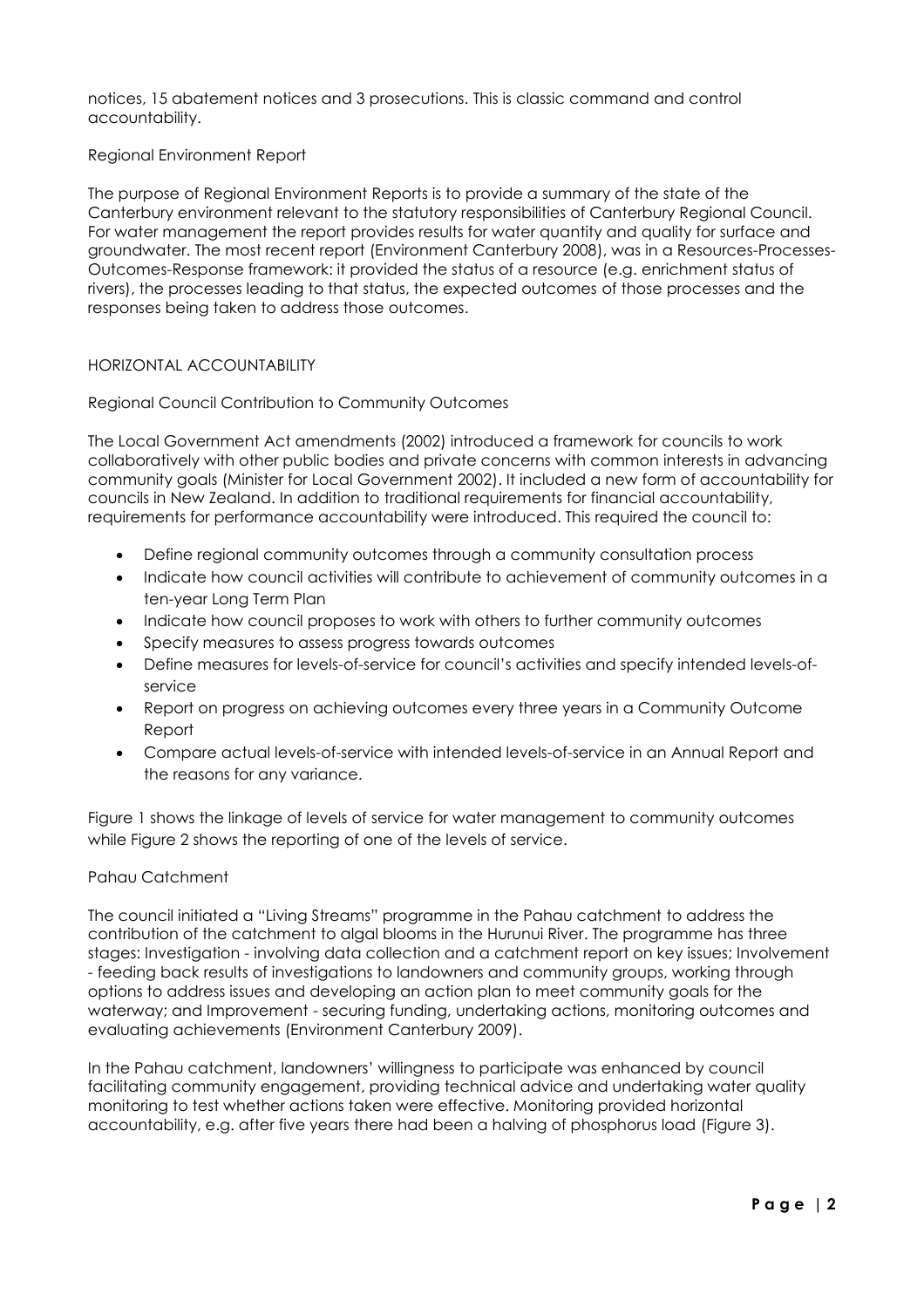| <b>How Environment</b><br><b>Canterbury's levels</b><br>of service relate<br>to the community<br>outcomes |                                                                                                             | <b>Community Outcomes</b>                                                         |                                                                |                                                    |                                         |                            |                  |
|-----------------------------------------------------------------------------------------------------------|-------------------------------------------------------------------------------------------------------------|-----------------------------------------------------------------------------------|----------------------------------------------------------------|----------------------------------------------------|-----------------------------------------|----------------------------|------------------|
|                                                                                                           |                                                                                                             | Water is in a healthy condition,<br>clean and plentiful enough to<br>support life | Business and farming activities do<br>not harm the environment | g<br>Environment, in general, is to<br>ooked after | Native plants and animals can<br>thrive | Recreational needs are met | A strong economy |
| $\mathbf{1}$                                                                                              | Implementing sustainable<br>allocation limits for groundwater                                               |                                                                                   |                                                                |                                                    |                                         |                            |                  |
| $\overline{2}$                                                                                            | Setting sustainable environmental<br>flows for key rivers and streams                                       |                                                                                   |                                                                |                                                    |                                         |                            |                  |
| 3                                                                                                         | Ensuring nitrate-nitrogen<br>concentrations in groundwater<br>meet New Zealand drinking-water<br>standards. |                                                                                   |                                                                |                                                    |                                         |                            |                  |
| 4                                                                                                         | Safeguarding community drinking<br>water supply bores                                                       |                                                                                   |                                                                |                                                    |                                         |                            |                  |
| s.                                                                                                        | Improving recreational water quality<br>at swimming sites                                                   |                                                                                   |                                                                |                                                    |                                         |                            |                  |
| <b>G</b>                                                                                                  | Maintaining the ecosystem health<br>of lakes                                                                |                                                                                   |                                                                |                                                    |                                         |                            |                  |
| 7                                                                                                         | Improving the ecosystem health<br>of lowland and foothill rivers and<br>streams                             |                                                                                   |                                                                |                                                    |                                         |                            |                  |
| g                                                                                                         | Working with territorial authorities                                                                        |                                                                                   |                                                                |                                                    |                                         |                            |                  |
| 9                                                                                                         | Authorising and monitoring the use<br>of natural and physical resources                                     |                                                                                   |                                                                |                                                    |                                         |                            |                  |

| <b>Environmental Flow Review Programme</b>                                |                                               |                                               |                                      |  |  |  |  |  |
|---------------------------------------------------------------------------|-----------------------------------------------|-----------------------------------------------|--------------------------------------|--|--|--|--|--|
| <b>Key rivers or</b><br>catchments                                        | Community<br>consultation &<br>investigations | <b>Notify</b><br>Environmental<br>Flow review | <b>Set</b><br>environmental<br>flows |  |  |  |  |  |
| <b>Hurunui River</b>                                                      | Completed                                     | Completed                                     | 2012/13                              |  |  |  |  |  |
| <b>Waipara River</b>                                                      | Completed                                     | Completed                                     | 2011/12                              |  |  |  |  |  |
| <b>Lake Ellesmere</b><br>tributaries Pt1.<br>Pt2, Pt3 and<br>upper Selwyn | Commenced<br>2008/09                          | 2011/12                                       | 2012/13                              |  |  |  |  |  |
| <b>Waihao River</b>                                                       | Completed                                     | 2011/12                                       | 2012/13                              |  |  |  |  |  |
| <b>Pareora River</b>                                                      | Completed                                     | Completed                                     | 2011/12                              |  |  |  |  |  |
| <b>Wajau River</b>                                                        | Completed                                     | 2011/12                                       | 2012/13                              |  |  |  |  |  |
| <b>Ashley River</b><br>tributaries                                        | Completed                                     | Completed                                     | Completed                            |  |  |  |  |  |
| Waimakariri<br>River<br>tributaries                                       | Commenced<br>2008/09                          | 2011/12                                       | 2012/13                              |  |  |  |  |  |
| <b>Orari River</b>                                                        | Commenced<br>2008/09                          | 2011/12                                       | 2012/13                              |  |  |  |  |  |
| <b>Hinds River</b>                                                        | 2011/12                                       | 2012/13                                       | 2013/14                              |  |  |  |  |  |
| <b>Banks</b><br>Peninsula                                                 | 2011/12                                       | 2012/13                                       | 2013/14                              |  |  |  |  |  |
| <b>Opihi River</b><br>tributaries                                         | <b>Begins 2011/12</b>                         | 2012/13                                       | 2013/14                              |  |  |  |  |  |
| Source: Environment Canterbury                                            |                                               |                                               |                                      |  |  |  |  |  |





**Dissolved phosphorus** 

Figure 3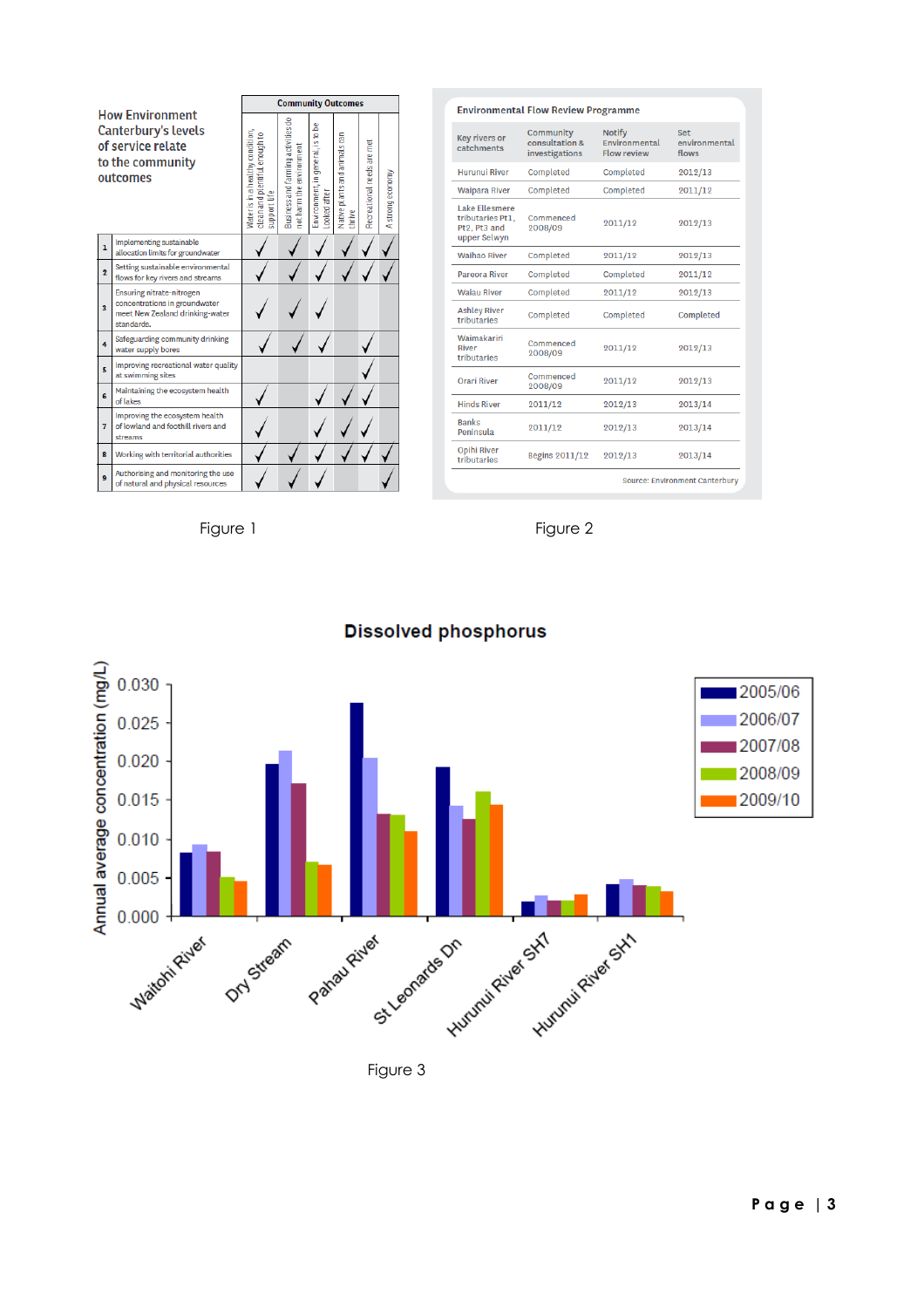Te Ngawai Water Extraction Trial

Foothill rivers in Canterbury like the Te Ngawai River have a natural seasonal flow pattern with winter peaks and declining flows during summer and autumn. This means there is declining water availability during the irrigation season. Irrigation flows are restricted when specified low flows are reached.

A water user group of abstractors was formed. It developed an allocation and rostering system to control who takes water during periods when full abstraction would result in non-compliance. The established rationing procedure is day-on/day-off rostering, although there is flexibility to negotiate different short-term arrangements subject to collective agreement [\(Ward and Russell 2010\)](#page-4-3).

Accountability was established through an on-line information system which provided telemetered data to each consent holder of their individual take, the combined take and the flow in the river at Cave. Figure 4 shows displays from the Te Ngawai water users' website.<sup>1</sup> This was designed to allow abstractors to maximise use of water both on an on-farm basis and as a water user group while meeting environmental flow requirements for the Te Ngawai River [\(Glubb and Miller 2006\)](#page-4-4).



#### CONCLUDING COMMENTS

 $\overline{a}$ 

Additional (horizontal) accountabilities are introduced with collaborative governance approaches. Partnership arrangements require mutual accountability to community outcomes at a higher level than the agency's mandate. They also require agency accountability for agreed contributions to community outcomes. Collective water quality management requires agreed actions and accountabilities. Management of constrained water availability needs data on individual and collective takes to compare with river flows. However the horizontal accountabilities are inherent in managing partnerships, constrained resources and cumulative effects rather than the collaborative governance arrangements themselves.

 $1$  The top left panel explains the trial; the top right panel shows individual and combined use; bottom left shows river flow information; and bottom right shows climate data.